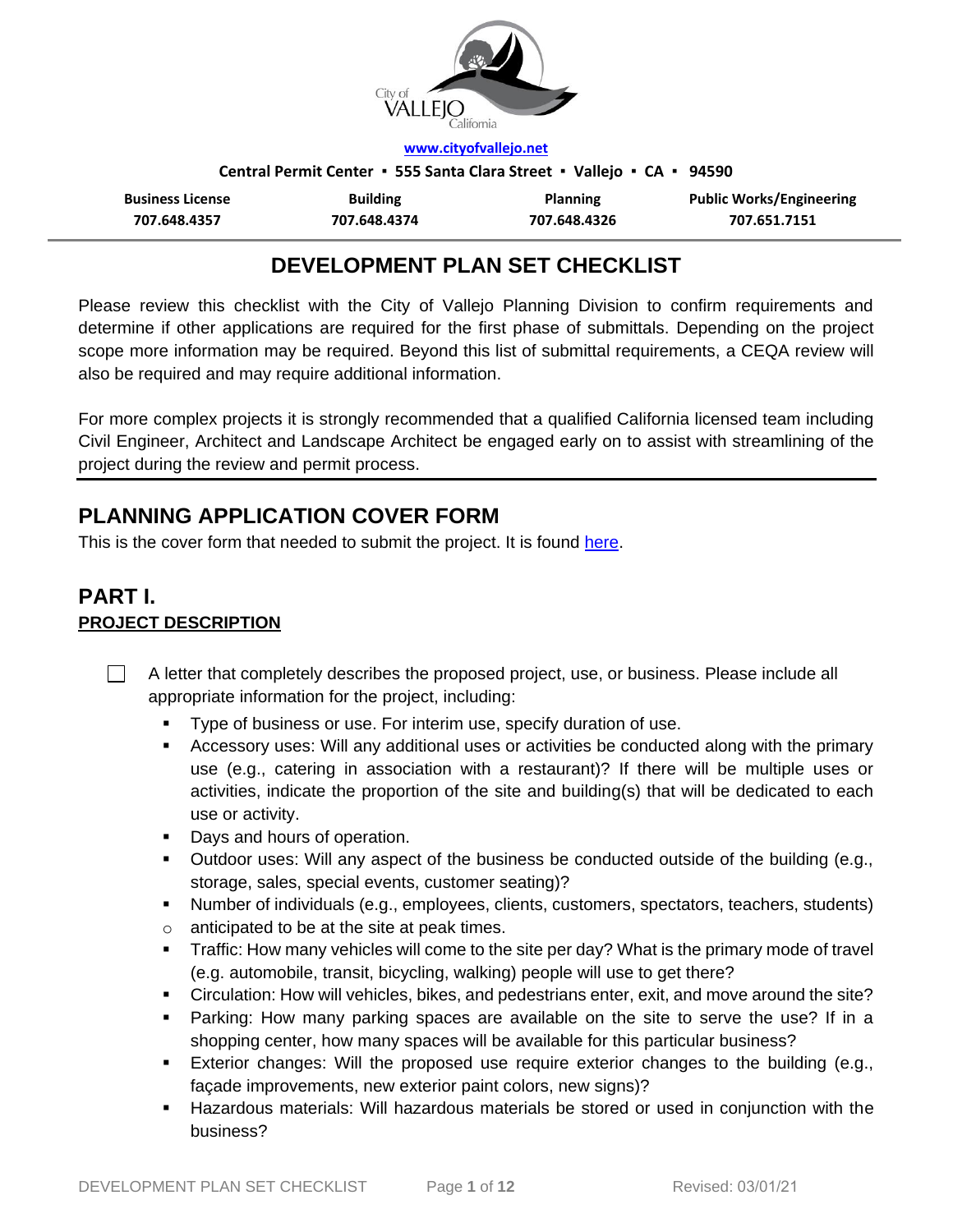- Alcohol: Will the business include the sale of alcohol? If so, include the type of license to be requested from the Department of Alcoholic Beverage Control (ABC).
- Will the business include cannabis in any form? If so, please include the type of license to be requested from the Bureau of Cannabis Control, CDFA's CalCannabis Cultivation Licensing, and/or CDPH's Manufactured Cannabis Safety Branch.
- Will the business include live entertainment: (e.g., live bands, karaoke)? If so, what are the plans for:
	- controlling projected sound levels in decibels and any soundproofing or noise mitigation measures proposed.
	- site maintenance and/or safety (e.g., trash clean-up, landscaping maintenance, call boxes, security personnel, caretakers).

 $\Box$  As part of the project summary, include a statement of how the proposal will meet the required findings for approval listed Vallejo Municipal Code for the proposed project. These findings will vary by entitlement.

## **PART II. DEVELOPMENT PLAN SET:**

This plan set will consist of the items checked in the list, below. Please provide the plan set as follows:



 $\Box$  $\Box$  24" x 36" or larger, rolled.

One electronic submittal of all documents included in the project. These documents shall be in "portable document format" (PDF), version 7 or later.

**NOTE:** Plans may be folded if pages are few. Folded plans should be collated and folded into a size no larger than 9" x 13" or similar when possible.

## **A. COVER SHEET**

- $\Box$  Year of California Codes used for project design.
- **Street address and Assessor's Map Parcel Number**
- Name, mailing address, email address, and phone number of property owner
- Name, mailing address, email address, and phone number of contractor/builder, Engineering Team and Architect (designer)
- $\Box$  Vicinity map with north arrow, major cross streets and surrounding areas
- $\Box$  Brief project description
- $\Box$  Legend of lines, symbols, patterns, and abbreviations
- $\Box$  Table listing all plan sheets with sheet numbers and descriptions
- $\Box$  Table containing:
- General Plan designation and Zoning district
	- $\Box$  Size of property including gross and net lot area
	- | Adjacent land uses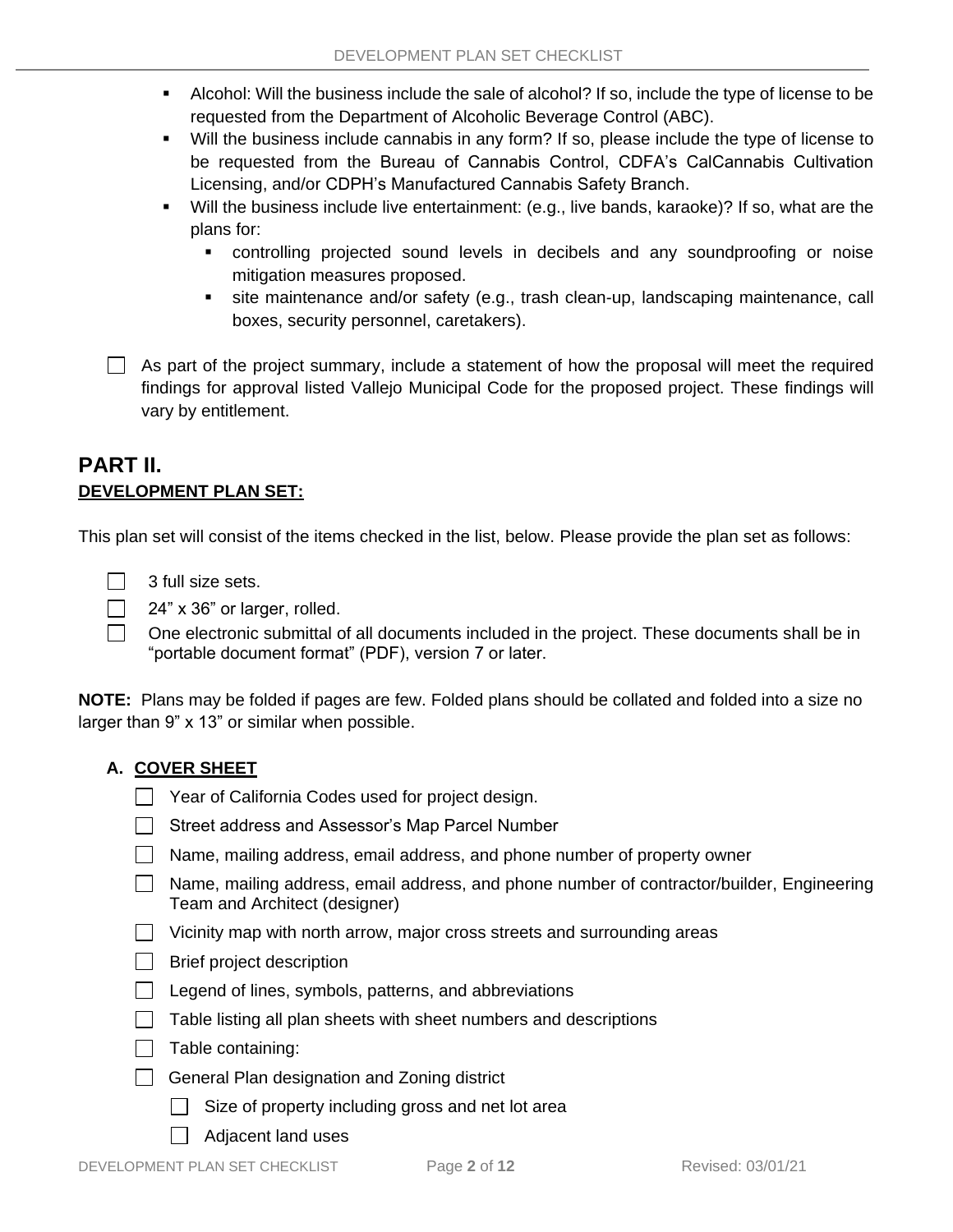$\Box$ Development standards pursuant to Vallejo Municipal Code.

 $\Box$  Square footage of all existing buildings

- $\Box$  Square footage of all proposed buildings
- $\Box$  Parking analysis for building use and zoning district with code requirements and proposed spaces
- **Percent of lot area for landscaping, impervious surfaces, common open space, and** private usable space
- Lot coverage calculations, percent of net lot area covered by buildings
- $\Box$  Flood Zone

## **B. SITE PLAN**

- $\Box$  Scale of drawing including an Engineer's Scale and a Scale Bar.
- ◯ Street address and Assessor's Map Parcel Number
- $\Box$  Property lines with typical dimensions, widths, radii, arc lengths.
- $\Box$  Lot size including gross and net area (square feet and acres) and lot numbers.
- $\Box$  Location of all existing buildings, proposed building(s), building additions, signs, open space, fences, walls, all at grade building features including decks and porches, accessory structures including sheds, Accessory Dwelling Units, trash enclosures and garages and other improvements as applicable. Label all structures and indicate if they are to remain or demolished.
- $\Box$  Location and nature of all easements, including but not limited to water, sewer, drainage, electric, telecommunications, access, parking, trees, landscape, and open space.
- $\Box$  Location of points of entry and exit for vehicles and internal circulation patterns.
- $\Box$  Location and nature of existing and proposed utility lines and equipment.
- $\Box$  Location of exterior lighting standards and devices.
- $\Box$  Dimensions between all buildings and between all new buildings and property lines.
- Dimensions and locations of all required setbacks from property lines.
- $\Box$ Square footage of buildings and lowest finished floor elevation.
- **Location of existing and proposed parking.**
- $\Box$  Location, dimension and nature of significant site features such as swales, water, hills etc.
- $\Box$  Location and dimensions of all existing and proposed structures 50 feet beyond the property lines in all directions. If adjacent to a public right-of-way, show the entire width of public rightof-way to the next to property line, including streets, sidewalks, driveways and alleys.
- $\Box$ Location and dimensions for all adjacent streets (public and private) and proposed streets showing both sides of streets, street names, street width, striping, centerlines, centerline radii of all curves, median and landscape strips, bike lanes, pedestrian ways, trails, bridges, curbs, gutters, sidewalks, driveways, on-street parking lane and stalls, parking meters, kiosks, and right-of-way including any proposed or required right of way dedication. Show line of sight for all intersections and driveways, and corner setback lines.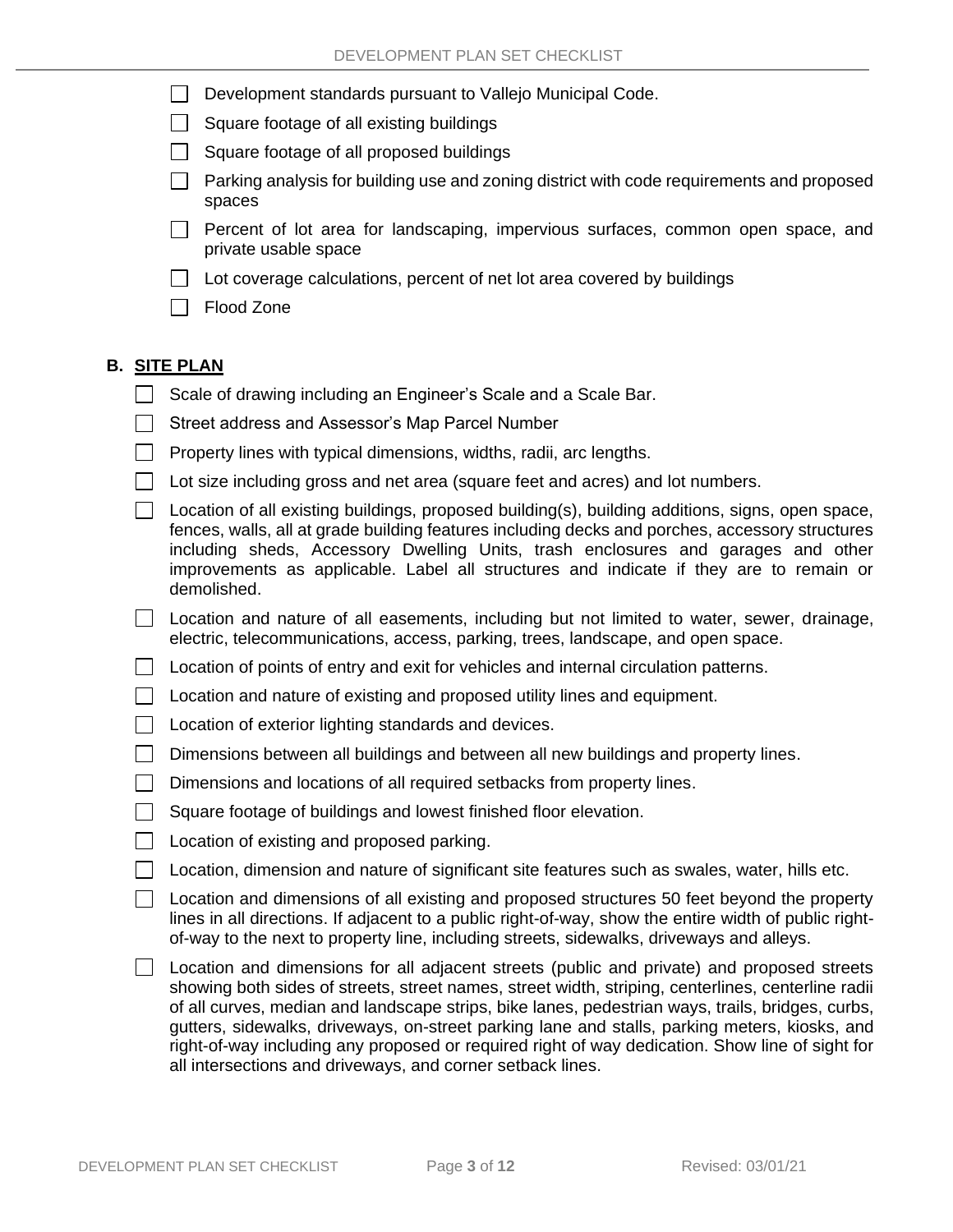## **C. ARCHITECTURAL PLANS**

#### **1. BUILDING ELEVATIONS (all four sides of each building)**

|  | Scale of drawing including an Architect's Scale 1/8" = 1' or larger, a scale bar, and all<br>drawings shall be fully dimensioned.                                                 |
|--|-----------------------------------------------------------------------------------------------------------------------------------------------------------------------------------|
|  | Existing and proposed elevations of all four sides of the building(s).                                                                                                            |
|  | Building sections showing wall, eaves, roof height and roof slope.                                                                                                                |
|  | One set of building elevations colored to the proposed scheme for the project.                                                                                                    |
|  | Location, dimension and style of doors, windows, chimneys, stairs, bays, and all major<br>architectural features.                                                                 |
|  | Vertical dimensions from all points above existing and finished graded on all elevations.<br>Final grade level of ground adjacent to the building in relation to the floor level. |
|  | Overall structure height from the lowest point on the site covered by any portion of the<br>building to the topmost point of its roof.                                            |
|  | Section of roof-mounted equipment, roof top screening that is architecturally similar or<br>integrated.                                                                           |
|  | Topography with existing and proposed grades accurately represented to show building<br>height to indicate relationship of building to the site and adjacent properties.          |
|  | Location and type of building mounted exterior lighting.                                                                                                                          |
|  | Notations of exterior materials and finishes on elevations with notations of finishes and<br>colors. Exterior material schedule with type, manufacturer, color, and finish.       |
|  | Provide enlarged details (minimum of $\frac{1}{4}$ "=1'scale) for focal points and feature areas, i.e.<br>typical bay, entry feature, special architectural feature.              |
|  | <b>2. FLOOR PLANS</b>                                                                                                                                                             |

- Scale of drawing including an Architect's Scale  $1/8$ " = 1' or larger, a scale bar, and all drawings shall be fully dimensioned.
- $\Box$  Existing and proposed
- $\Box$  Square footage of existing and proposed
- $\Box$  Show all plumbing fixture types/units and locations in both existing and proposed project design.

## **3. ROOF PLANS**

- Scale of drawing including an Architect's Scale  $1/8$ " = 1' or larger, a scale bar.
- $\Box$  Show existing and proposed roof.
- $\Box$  Square footage of existing and proposed roof.
- $\Box$  Show directions of roof runoff (water flow)
- Show location of rooftop equipment and distance from parapet.
- $\Box$  Show proposed rooftop screening, elevations and details.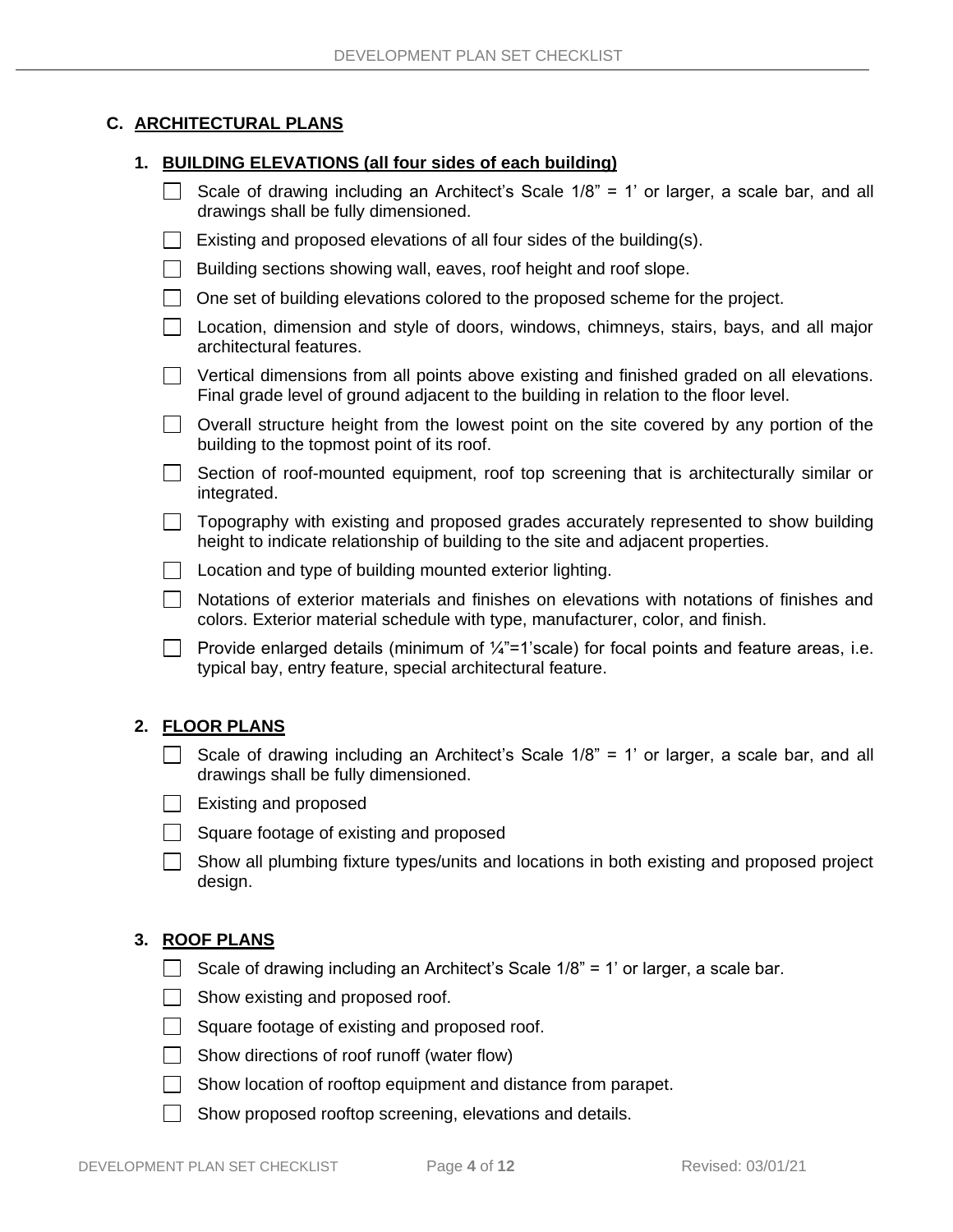- Show location and height of rooftop mechanical equipment, photovoltaic panels and  $\mathbf{1}$ proposed screening.
- **Provide a section showing height of equipment in relation to the height of proposed screen** and a detail of the screen showing it is architecturally integrated with the principal building.

## **PART III.**

### **OTHER DOCUMENTS:**

#### **A. PRELIMINARY TITLE REPORT**

 $\Box$  Current preliminary title report completed within the last 3 months. Report shall show active hyperlinks for all referenced documents.

#### **B. VMT STUDY**

Complete a Vehicle Miles Traveled (VMT) Study per SB 743 and in compliance with City of Vallejo VMT Policy.

#### **C. TRAFFIC STUDY**

 $\Box$ Based upon the scope of the project, a Traffic Safety Study may be required per the City's Traffic Impact Study Analysis Guidelines for all modes of transportation.

#### **D. MATERIAL AND COLOR SAMPLE BOARD**

 $\Box$  Actual materials and color sample chips of major exterior materials, on 8-1/2" x 11" board or larger with labels for the materials, and project name on board. Include masonry, exterior wall finish, metal, window samples, roof tile and grout.

#### **E. BOUNDARY SURVEY**

- **Prepared by a licensed California Surveyor or Civil Engineer licensed to perform survey.**
- $\Box$  Scale of drawing including an Engineer's Scale and a Scale Bar.
- $\Box$  Date of survey preparation and subsequent revisions
- Street address and Assessor's Parcel Map Number
- $\Box$  Existing easements (if any)

#### **F. TOPOGRAPHIC SURVEY**

Scale of drawing including an Engineer's Scale and a Scale Bar.

 $\Box$  Existing topography and proposed grading extending 50 feet beyond the property lines. Indicate slopes up to 5% or under 5 feet at 2-foot contour intervals. Indicate slopes over 5% or greater than 5 feet in height at 5-foot contour intervals.

Include spot elevations, pad elevations, percent slope, slope ratio.

Show all retaining walls with top of wall elevation and bottom of wall elevation.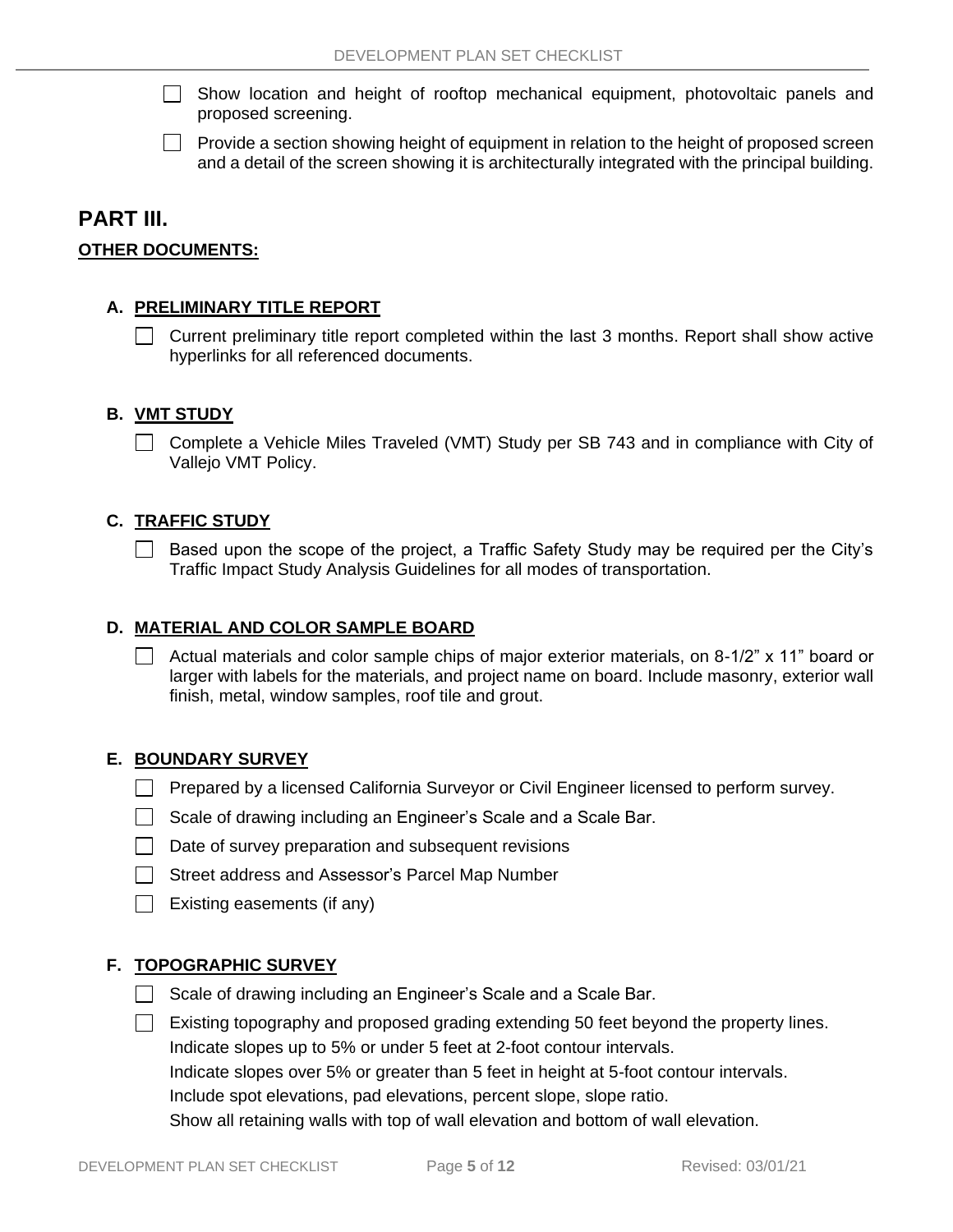$\mathbf{1}$ Any significant vegetation including trees, vegetation providing habitat for native animals, and/or cultural value (indicate size and type)

#### **G. PRELIMINARY PHOTOMETRIC PLAN**

- **Plan shall be prepared by a licensed Civil Engineer, Electrical Engineer, or lighting specialist.**
- Scale of drawing at 1" = 20' and north arrow, including an Engineer's Scale and a Scale Bar.
- $\Box$  Show right of way, easements, face of curb, sidewalk, pedestrian ramps, lot lines, house footprints, driveways, lot numbers, street names, proposed trees, fire hydrants.
- $\Box$  Provide foot candle requirements per City of Vallejo standard.
- □ Use of PG&E owned utility poles to mount proposed luminaire arms and light fixtures is contingent on PG&E review and approval.
- $\Box$  Use of proposed PG&E point-of-service for power is contingent on PG&E review and approval.

#### **H. LANDSCAPE PLAN SUBMITTAL**

- Scale of drawing at 1" = 20' and North arrow, including an Engineer's Scale and a Scale Bar.
- $\Box$  Proposed trees, shrubs, shrub groupings, lawn, groundcover areas, existing trees and plants materials to be saved, stormwater treatment areas, special paving, hardscape, and cut sheet and specifications of site furnishings
- $\Box$  Size, species, and spacing of street trees.
- $\Box$  Landscape legend with a list of plant materials (in Latin and common name), plant sizes and spacing.
- Size, species, trunk location, and canopy of all existing trees (6 inch diameter or larger) on site and adjacent properties that could be affected by the project. Identify trees to remain and removed. Any tree proposed as mitigation for removal of a tree shall be identified as a replacement tree.
- **Estimated representation of plant materials within three years.**
- $\Box$  Color representation of proposed landscaping.
- Lighting Plan, showing location and type of exterior lighting both fixed to building and  $\Box$ freestanding, and any lights for circulation, security, landscaping, building accent or other purpose. Lighting shall be dark sky compliant, with shields so that adjacent properties are not impacted.
- Location and screening of all above-grade utilities and bio-swales or other stormwater treatment areas with 1:10 scale cross sections showing the planting within the bio-swales and screening of utilities.
- Enlarged details (minimum of 1:10 scale) for focal points and accent areas, i.e. courtyards, entry features, landscape walls, or special areas.
- $\Box$  Location and details of all hardscape including specifications of walls, fences, paving decorative planters, trellises, arbors, and other landscape features.
- $\Box$  Statement noting that the Water Efficient Landscape Ordinance (WELO) standards will be adhered to when applicable. WELO applicability requirements can be found in the Vallejo Municipal Code.
- Show line of sight triangle for all intersections and driveways.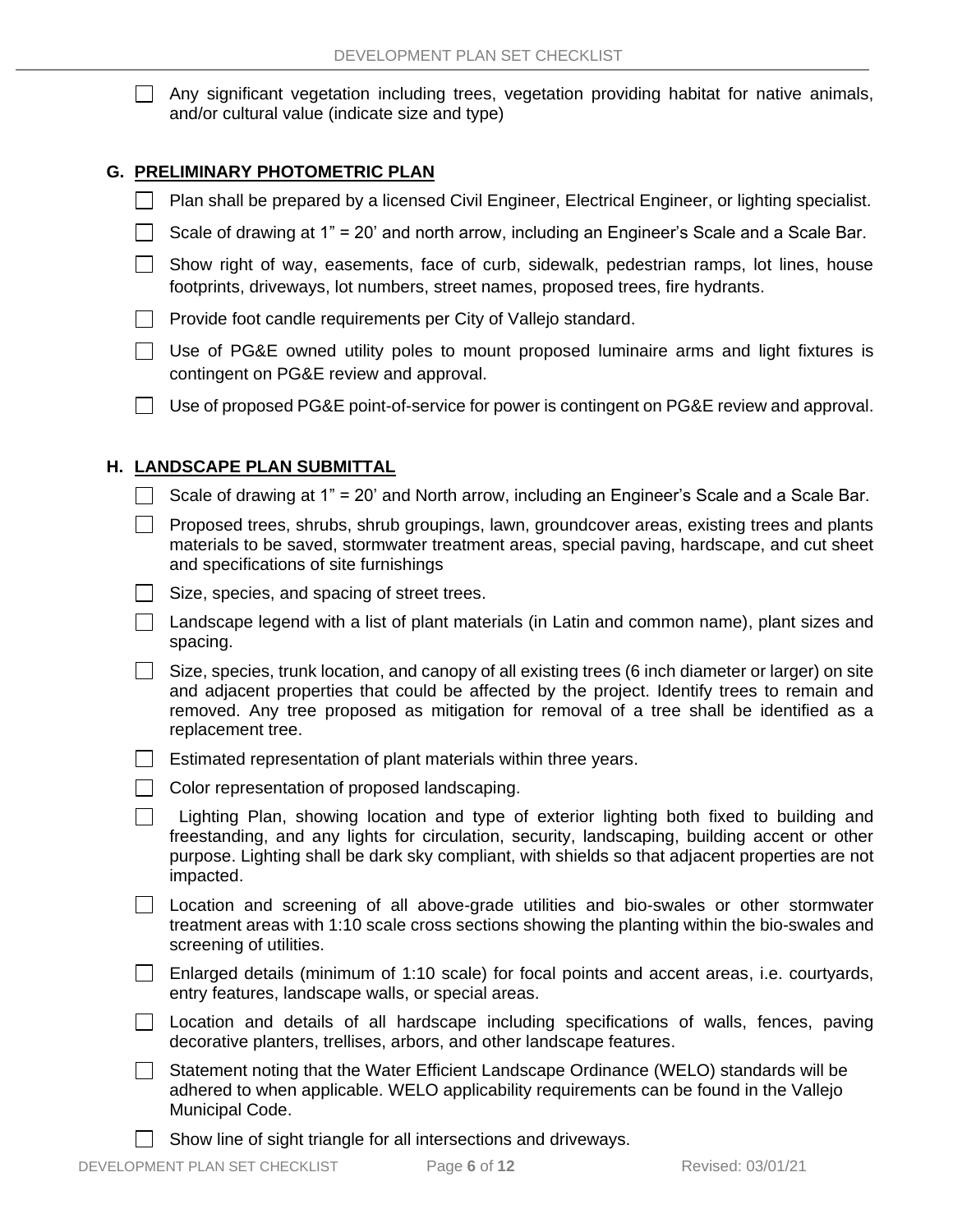#### **I. FENCE PLAN**,

Drawn at 1" = 20' scale and North arrow, including an Engineer's Scale and a Scale Bar. To show location, elevation, material notes, and height and type of fence or wall.

#### **J. SOLID WASTE AND RECYCLING PLAN**

 Plans showing how trash, recycling and green waste are being accommodated. To be drawn at 1" = 1/4' scale showing the location, plan, elevation, material notes, and height with typical dimensions. Enclosure shall be securable with a gate or lockable cover. Contact Recology Vallejo for guidelines, checklists and design specifications.

#### **K. PHOTOS OF SITE**

 $\Box$  Photos showing existing conditions of the site.

## **PART IV.**

## **A. CIVIL DRAWINGS**

Plans shall use elevations based on the City of Vallejo Datum. If a different datum is used, plans to identify that datum and show an equation to convert to Vallejo Datum.

- Plans shall be prepared by a licensed Civil Engineer.
- Scale of drawing including an Engineer's Scale and a Scale Bar.
- Street address and Assessor's Parcel Map Number.
- Property lines with typical dimensions, widths, radii, arc lengths.
- $\Box$  Lot size including gross and net area (square feet and acres) and lot numbers.
- $\Box$  Location of all existing buildings, proposed building(s), building additions, signs, open space, fences, walls, all at grade building features including decks and porches, accessory structures including sheds, ADU's, trash enclosures and garages and other improvements as applicable. Label all structures and indicate if they are to remain or be demolished.
- Location and nature of all easements, including but not limited to water, sewer, electric,  $\mathbf{1}$ drainage, access, parking, telecommunications,
- $\Box$  Location and nature of existing and proposed utility lines and equipment.
- $\Box$  Location of the nearest fire hydrant or water source for fire suppression.
- Dimensions between all buildings and between all new buildings and property lines.
- Dimensions and locations of all required setbacks from property lines.
- $\Box$  Square footage of buildings.
- $\Box$  Location of existing and proposed parking. Location of accessible parking and identify accessible route to accessible entrance, accessible path between accessible entrances of all accessible buildings or features, and accessible path from public way to accessible entrances.
- Location of existing and proposed water meter/service connections (water, sewer, electric, and telecommunications)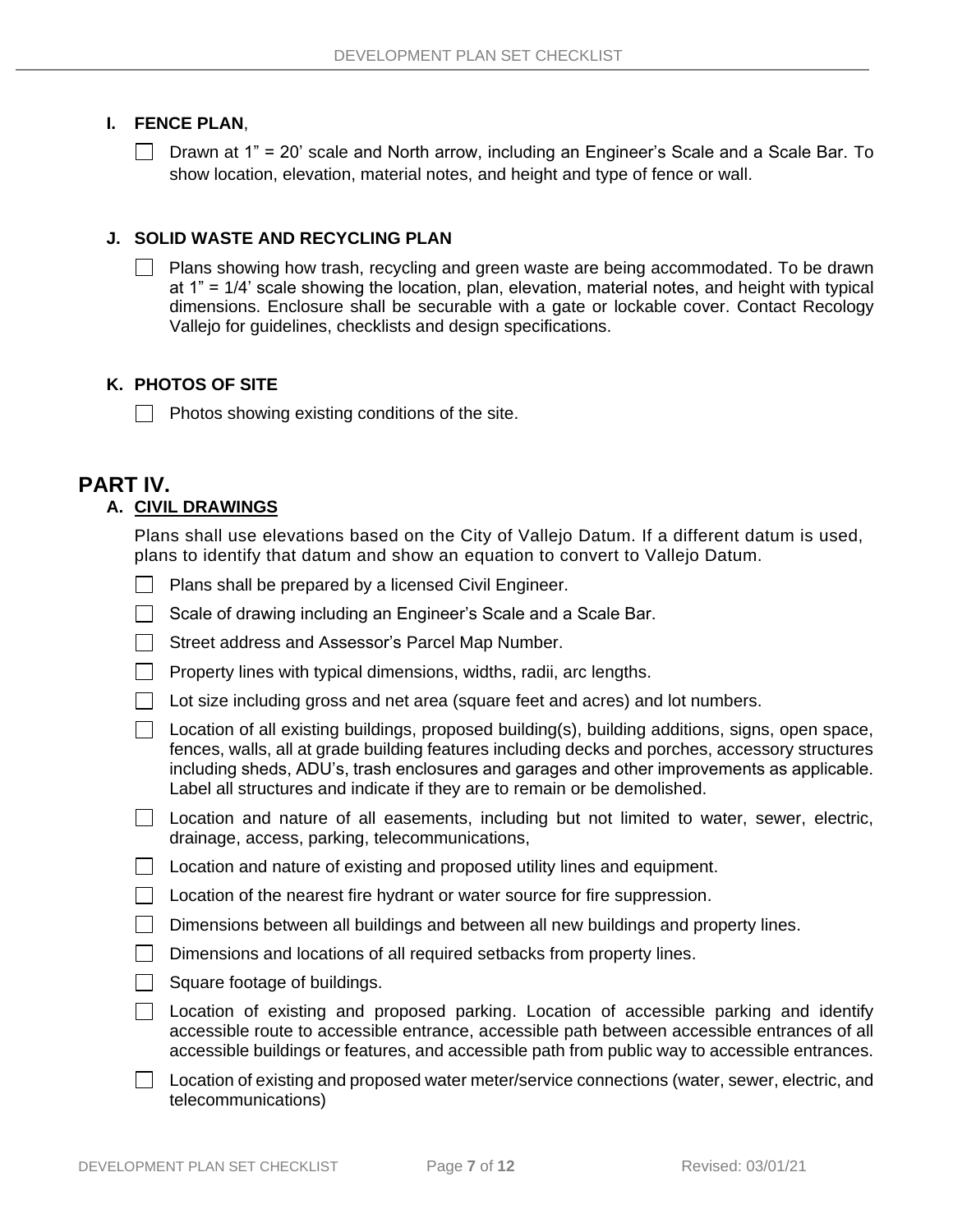| □ Location, dimension and nature of significant site features such as swales, creek, water, trails, |  |
|-----------------------------------------------------------------------------------------------------|--|
| hills, etc.                                                                                         |  |

 $\Box$  Location and dimensions of all existing and proposed structures 50 feet beyond the property lines. If adjacent to a street, show the entire width of street to the next property line, including driveways.

Location and dimensions for all adjacent streets (public and private) and proposed streets showing both sides of streets, street names, street width, striping, centerlines, centerline radii of all curves, median and landscape strips, bike lanes, pedestrian ways, trails, bridges, curbs, gutters, sidewalks, driveways, parking lane and stalls, parking meters, kiosks, and right-of-way including any proposed or required right-of-way dedication. Show all existing and proposed improvements including traffic signal poles, streetlights, and traffic signs. Show line of sight for all intersections and driveways, and corner setback lines.

 $\Box$  Identify any Caltrans right-of-way. The applicant should coordinate any approvals and reviews early in the project with Caltrans staff.

- $\Box$  Indicate the location of all existing and proposed fire hydrants.
- | Provide current fire flow information.
- Flood zone information. If any portion of the site is within a FEMA-defined Special Flood Hazard Area (SFHA) 100-year floodplain or floodway as shown on the Flood Insurance Rate Map (FIRM):
	- $\Box$  Clearly delineate the SFHA floodplain or floodway, depicting the existing and proposed site, with the base flood elevation (BFE) and flood zone type clearly labeled on all plan sheets, including the tentative map where applicable. In addition, show the existing site topography and lowest finished floor elevations for all existing and proposed structures. If FEMA has not defined a BFE, a site-specific hydraulic analysis will be required to determine the BFE prior to deeming the application complete. (VMC Chapter 7.98)

 $\Box$  Show the approximate location of the Floodway Boundary as shown on the latest edition of the "Flood Boundary and Floodway Map" or "Flood Insurance Rate Map" (FIRM) published by FEMA on all plan sheets, including tentative map where applicable.

 $\Box$  Sea Level Rise (SLR) is a City requirement effective July 10, 2020. All residential development projects are required to comply with the SLR Guidelines. The proposed lowest finish floor level of residential structures shall be placed at or above elevation 13.50 feet NAVD88. This includes the FEMA-mandated 10.00 feet elevation for the 100-year storm plus 3.5 feet to account for SLR.

Sea Level Rise (SLR) is a City requirement effective July 10, 2020. All non-residential development projects are required to comply with the SLR Guidelines. The proposed building lowest finish floor level shall be place at or above an elevation equal to the Mean Higher High Water (MHHW) elevation for Napa River/Mare Island Strait plus 3.5 feet of height for sea level rise per NAVD88. Also, the building shall be flood proofed to elevation 13.50 feet per NAVD88.



Plans to use fire truck and delivery truck turning templates to illustrate access and maneuvers at street corners, intersections, non-through streets, service streets, driveways, parking aisles, and loading zones.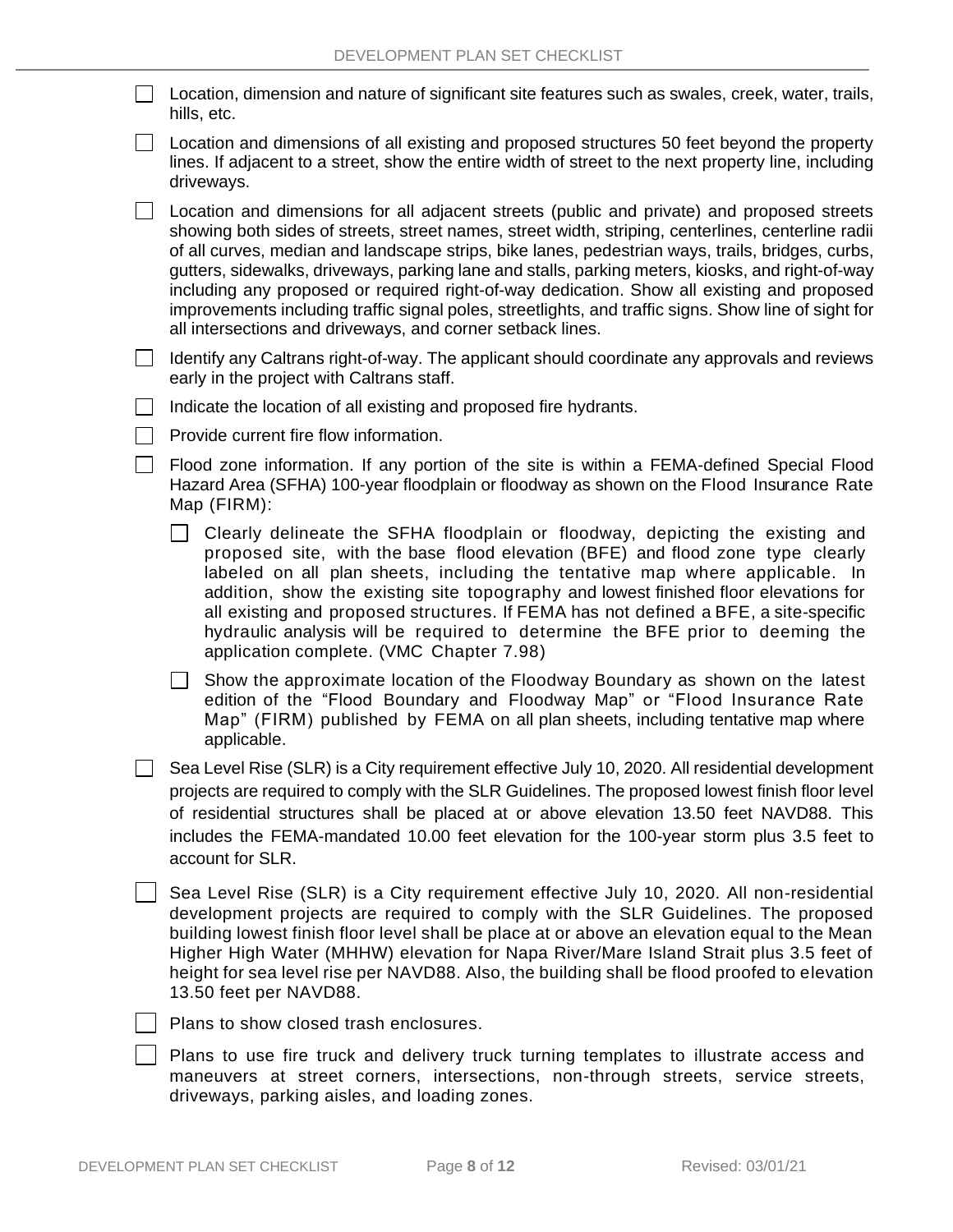Plans to use garbage truck turning templates to illustrate access and maneuvers at street corners, intersections, non-through streets, driveways, parking aisles, and trash enclosures. Garbage trucks shall not be required to back in or back out.

On proposed driveways vehicular line of sight shall meet stopping sight distance standards.

**Plans to distinguish between publicly versus privately owned and maintained** improvements.

#### **B. PRELIMINARY DRAINAGE PLAN**

- Plans to show spot elevations, pad elevations, existing and proposed catch basins, valley gutters, bio-retention areas, swales, and direction of proposed drainage, including approximate street grade and existing and proposed storm drain locations.
- $\Box$  Surface runoff shall be intercepted on site, treated, piped, and directed into existing public storm drain system. Runoff from the site shall not impact adjoining parcels or public right-ofway. Sheet flow over sidewalk and driveway is not allowed.

#### **C. PRELIMINARY GRADING PLAN**

- **Plans shall be prepared by a licensed Civil Engineer and drawn at 1"** = 20' scale
- $\Box$  Preliminary grading information showing topography, spot elevations, pad elevations, including approximate street grade and existing and proposed storm drain locations.
- $\Box$  Plans to show existing and proposed grading.
- $\Box$  For project with significant grade differences, plans to provide cross sections.
- **Plans to provide a table showing grading quantities. Plans to show extent of cut and fill.**
- $\Box$  Plans to show location and elevations of proposed retaining walls. This includes bottom of wall and top of wall.
- $\Box$  A grading permit is required if more than 50 cubic yards of dirt will be moved on-site.
- **Project to identify and implement Best Management Practices (BMP) for erosion and** sediment control, stormwater management, and improve water quality prior to discharging into the public drainage system.
- A **Geotechnical Feasibility Report** may be required. The report shall include, but not limited to, an assessment of suitability of project site for proposed development, potential geological and geotechnical hazards, constraints, conceptual mitigation measures, and preliminary foundation design recommendations. The report may be reviewed by a  $3<sup>rd</sup>$  party geotechnical engineer hired by the City and will be paid for by the applicant. Public Works staff will review the site plan and determine whether a Geotechnical Feasibility Report is required.
- A **Design Level Soils & Geotechnical Report** may be required. To be prepared by a Geotechnical Engineer. The report shall include all items in the Geotechnical Feasibility Report. In addition, the report shall include, but not limited to, slope stability analysis, settlement analysis, and recommendations on site grading, surcharge, drainage, foundation design, flatwork, pavement, retaining wall, and slope treatment measures. The report may be reviewed by a 3<sup>rd</sup> party geotechnical engineer hired by the City and will be paid for by the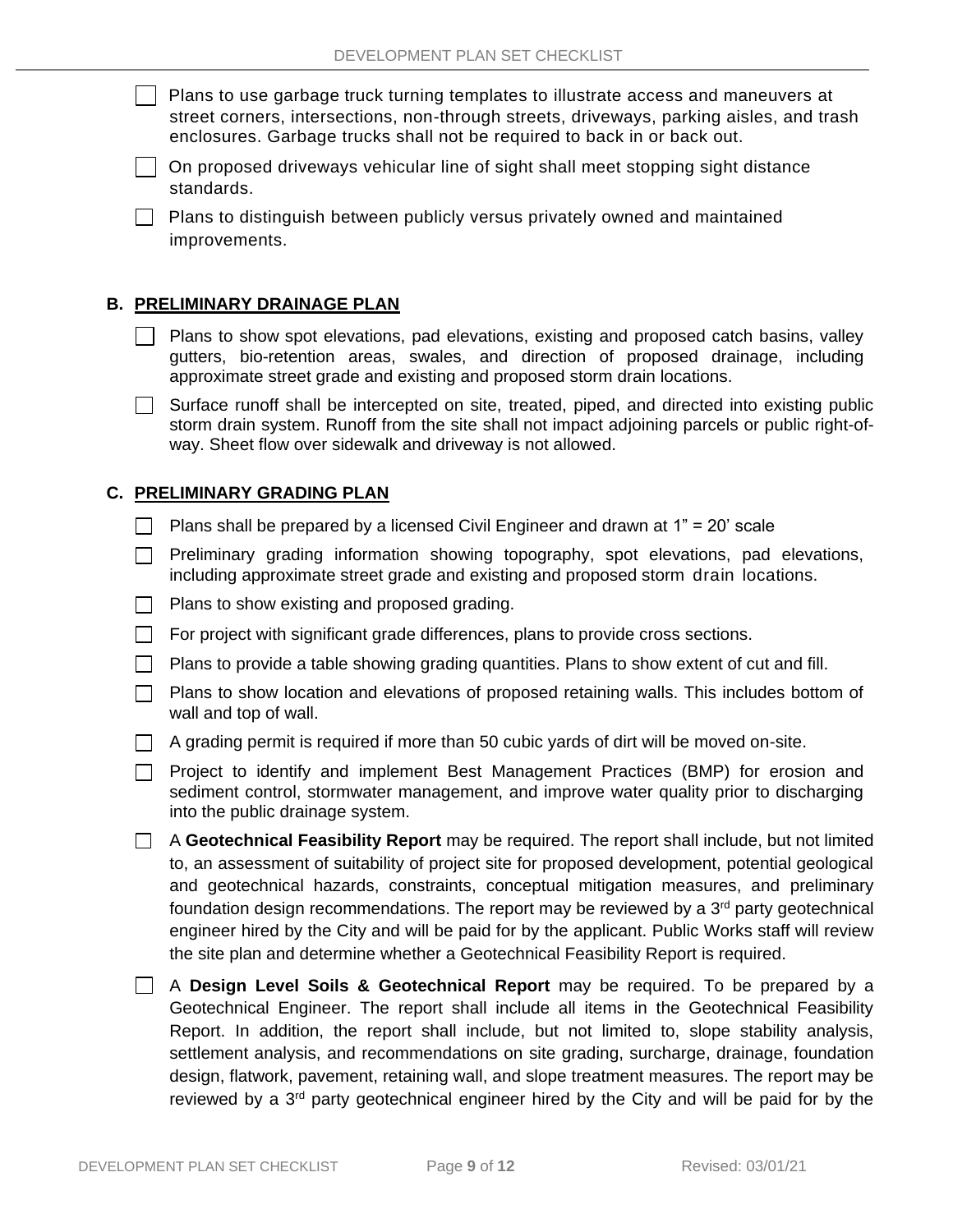applicant. Public Works staff will review the site plan and determine whether a Design Level Soils & Geotechnical Report is required.

 $\Box$  Letter of permission from adjacent property owner for offsite grading.

#### **D. PRELIMINARY UTILITY PLAN**

 $\Box$  Prepared by a licensed Civil Engineer and drawn at 1" = 20' scale. Show the location and dimensions of existing and proposed utilities including water supply system, sanitary sewers and laterals, drainage facilities, storm drainage systems, wells, septic tanks, underground and overhead electrical lines, utility poles, aboveground utility vaults and meters, transformers, underground irrigation and drainage lines, backflow prevention and reduced pressure devices, fire suppression, overhead signs, lighting fixtures, streetlights, wireless communication facilities, traffic signal poles, signal controller cabinets, and service enclosures.

#### **E. STORMWATER CONTROL PLAN**

#### **A. REGULATIONS**

The City of Vallejo has adopted the Contra Costa Clean Water Program (CCCWP) Stormwater C.3 Guidebook and associated guidance for use within Vallejo. The C.3 Guidebook requirements are separate from, and in addition to, requirements for erosion and sediment control and for pollution prevention measures during construction.

Submit a complete and detailed Stormwater Control Plan (SWCP) if the impervious area is 2,500 square feet or greater, unless the project is determined by Public Works staff as excepted under C.3. See guidance on exceptions, below.

All Regulated Projects require a Stormwater Control Plan showing the location and footprint of proposed impervious surfaces and of proposed stormwater facilities, and a description of how runoff will flow from impervious surfaces to treatment facilities. See C.3 Guidebook, Chapter 2 for instructions to prepare a SWCP.

The applicant shall use the C.3 SWCP Checklist for guidance in preparing the SWCP. See C.3 Guidebook, page 12.

The site plan or plan set cover sheet shall contain project data in a table format. See C.3 Guidebook, Table 2-1. A few of the required project data are highlighted below.

- $\Box$ Total project site area (acres).
- $\Box$ Total area of land disturbed (acres).
- $\Box$ New and Replaced impervious surface areas (square feet).
- $\Box$ Pre-project and Post-project impervious surface areas (square feet).
- $\Box$ Delineate and label all DMAs. Provide a table.
- $\Box$ Ensure compliance with the proper sizing factors.

See [link](https://www.cityofvallejo.net/city_hall/departments___divisions/public_works/engineering_division/stormwater_regulatory_information) here to city website for C.3 Guidebook and other applicable regulations.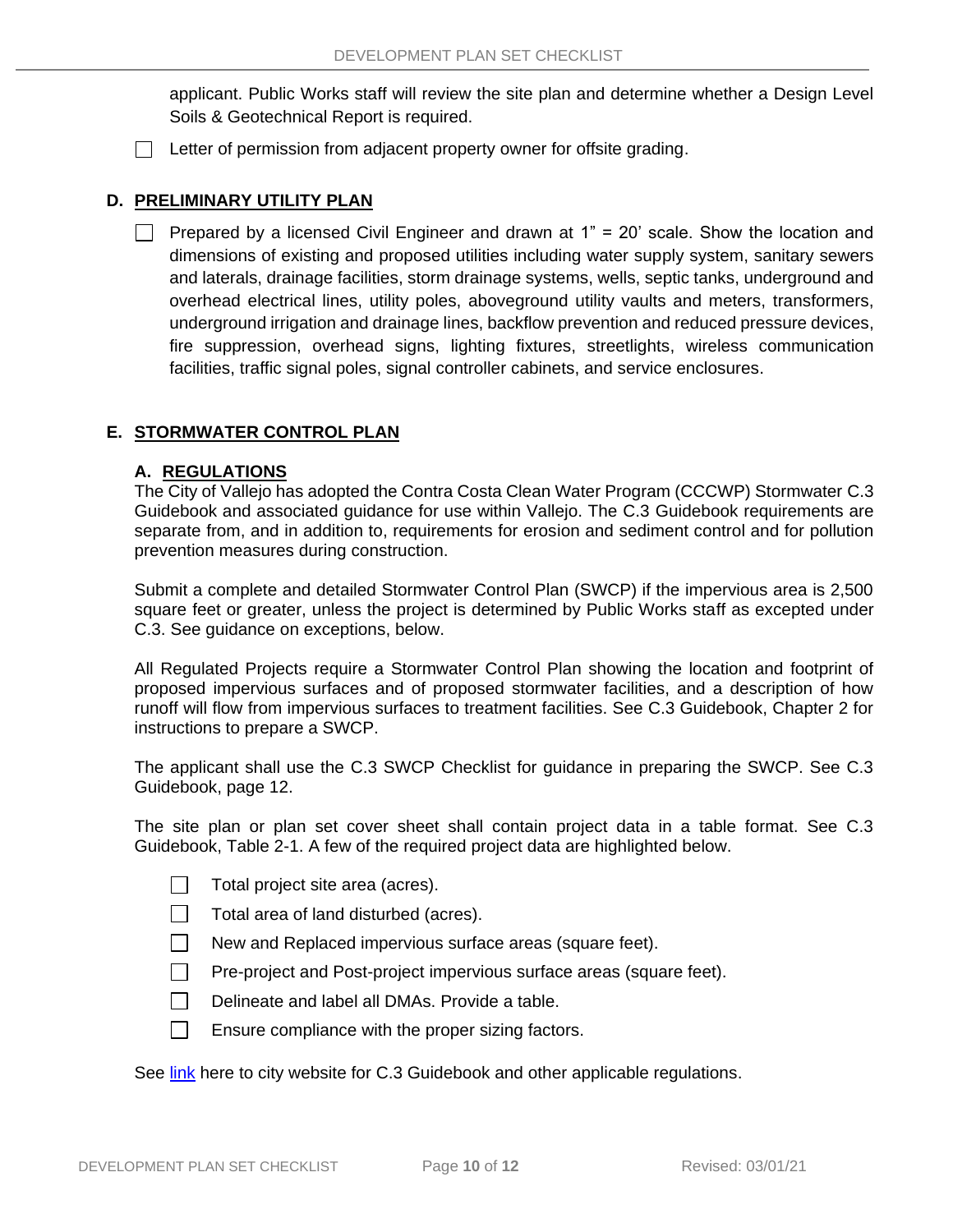### **B. EXCEPTIONS TO REGULATIONS**

Certain categories of projects may be exempted. See C.3 Guidebook, Chapter 1 for guidance. Public Works staff will review project plans and determine if an exception applies to a project on a case-by-case basis.

 $\Box$  Tenant improvements, routine maintenance or repairs. Examples are replacement of a roof or wall, a change in the building façade, or install a business sign.

- $\Box$  Pavement resurfacing within the existing footprint with no changes to grading or drainage. An example is to slurry seal or to repave a parking lot or a portion thereof.
- $\Box$  Swimming pools and other features that overflow and drain to the sanitary sewer.

#### **C. THRESHOLDS**

Threshold for C.3 compliance is primarily based on the total new and replaced impervious surface areas, land use types, scope of improvements, and other factors in connection with a project. This also includes new and replaced impervious surface areas in public right-of-way in connection with the project.

If a new project results in an alteration of more than 50% of the impervious surfaces of an existing developed site, the entire 100% of the project site shall be included in the C.3 calculations and stormwater treatment design. In the C.3 Guidebook, this is known as the "50% Rule." Public Works staff will determine on a case-by-case basis whether the 50% Rule applies to a project.

C.3 threshold categories are described below for quick reference. See C.3 Guidebook, Table 1-1 for details. Public Works staff shall review project plans and documents, and make a final determination on C.3 requirements on a case-by-case basis.

- Impervious area less than **2,500 square feet**.
	- **Includes single family homes.**
	- It is a **non-Regulated Project** under C.3.
	- Recommends to minimize impervious surfaces.
	- **Plans to show micro-detention areas with runoff directed to vegetated areas.**

Impervious area between **2,500** and **10,000 square feet**.

- $\overline{\phantom{a}}$  includes single family homes.
- It is a **non-Regulated Project** under C.3.
- To submit a Stormwater Control Plan (SWCP) for a Small Land Development Project.
- See C.3 Guidebook, Appendix C.
- Plans to show C.3 designs elements and treatment measures.
- To intercept stormwater runoff, treat, then pipe into the public storm drain system.

Impervious area exceeding **5,000 square feet**.

- **Includes auto service facilities, gas stations, restaurants, and uncovered parking lots.**
- It is a **Regulated Project** under C.3.
- To submit a Stormwater Control Plan (SWCP).
- **Plans to show C.3 design elements and treatment measures.**
- To intercept stormwater runoff, treat, then pipe into the public storm drain system.
- See C.3 Guidebook, Chapter 2 and LID Design Guide in Chapter 3.